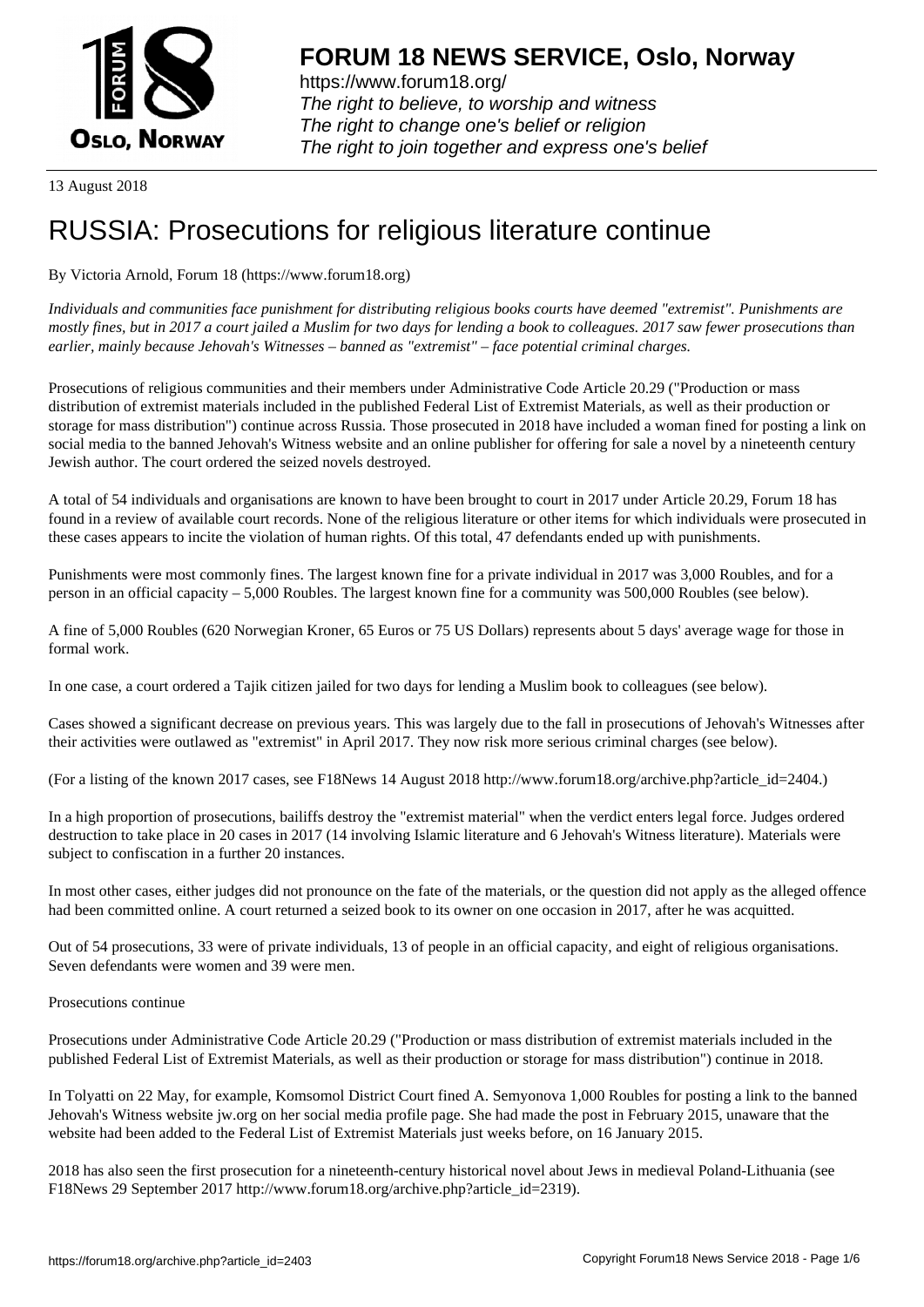on 18 January after prosecutors found her shop to be offering for sale 32 copies of Marcus Lehmann's "Forcibly Baptised". The judge ordered the books destroyed.

Forum 18 called the judge's office on 10 August to ask why Nikolayeva had been prosecuted and why the books had been ordered destroyed. As soon as Forum 18 mentioned the title of the novel, the phone was immediately put down.

Decrease in prosecutions of Jehovah's Witnesses – who now face harsher punishments

Forum 18 found fewer prosecutions in 2017 for the "mass distribution" of banned religious materials which do not incite hatred or violence than in any of the previous three years. In 2016, 123 prosecutions led to 103 punishments. In 2015, 89 prosecutions led to 79 punishments. In 2014, 65 prosecutions resulted in 56 punishments.

This may be partly explained by the fall in prosecutions of Jehovah's Witnesses for offences under Administrative Code Article 20.29 ("Production or mass distribution of extremist materials included in the published Federal List of Extremist Materials, as well as their production or storage for mass distribution") – in 2017, there were only 19 such cases, compared with 63 in 2016, 32 in 2015 and 10 in 2014.

Russia's Supreme Court ruled in April 2017 that the Jehovah's Witness Administrative Centre and its subdivisions should be liquidated as "extremist" and their activities banned. This decision came into force in July 2017, but most Jehovah's Witness activities had already been suspended by a Justice Ministry order in March 2017, even before the Supreme Court had begun its consideration of the liquidation suit (see F18News 18 July 2017 http://www.forum18.org/archive.php?article\_id=2297).

Since the nationwide ban came into force, law enforcement agencies can use the alleged discovery of prohibited Jehovah's Witness materials as evidence of a criminal (rather than administrative) offence, and prosecute individuals under Criminal Code Article 282.2, Parts 1 or 2 ("Organisation of" or "Participation in the activities of a banned extremist organisation"). This carries far harsher possible punishments than Administrative Code Article 20.29 ("Production or mass distribution of extremist materials included in the published Federal List of Extremist Materials, as well as their production or storage for mass distribution") (see F18News 11 July 2018 http://www.forum18.org/archive.php?article\_id=2394).

Figures for 2017 indicate that prosecutions under Administrative Code Article 20.29 for Islamic materials which do not incite hatred or violence also fell, with 33 known cases reaching court that year compared with 60 in 2016 and 55 in 2015 and 2014. Why this decrease occurred is unclear.

There were also two prosecutions in 2017 for literature related to the Chinese spiritual movement Falun Gong.

# The Federal List of Extremist Materials

Administrative Code Article 20.29 punishes "production or mass distribution of extremist materials included in the published Federal List of Extremist Materials, as well as their production or storage for mass distribution". Once a court – even a low-level court - has declared a text "extremist" and the verdict has come into force, the ruling must be communicated within three days to the Justice Ministry, which maintains the Federal List. The item will then be added to the List within a further 30 days, banning its distribution throughout Russia.

Religious literature which does not support the violation of human rights is included on the List alongside racist, antisemitic, violent nationalist, and Islamist materials (see Forum 18's "extremism" Russia religious freedom survey http://www.forum18.org/archive.php?article\_id=2215).

If convicted, "juridical persons" (such as religious organisations, commercial concerns, and media outlets) may receive a fine of 100,000 to 1 million Roubles or have their activities suspended for up to 90 days. Individuals face a fine of 1,000 to 3,000 Roubles or up to 15 days' administrative arrest. For a person acting in an official capacity (dolzhnostnoye litso), the fine stands at 2,000 to 5,000 Roubles. The "extremist" material in question will likely be confiscated and may be ordered destroyed.

The majority of individuals charged under Administrative Code Article 20.29 are accused of the dissemination of material which does appear to incite the violation of human rights, violence or hatred. Forum 18 found a total of at least 954 cases under Article 20.29 in 2017. This figure includes prosecutions for both religious and non-religious texts, images, videos, and songs, and for both material which does appear to be violent or racist and that which does not.

# Difficulties of the Federal List

The Federal List now runs to nearly 4,500 items and is irregularly updated. Although it is freely accessible and searchable on the Justice Ministry's website, the lack of full bibliographical details in many entries, delays before banned titles are added, and the List's sheer scale mean that checking whether a particular item has been outlawed can be difficult or even impossible.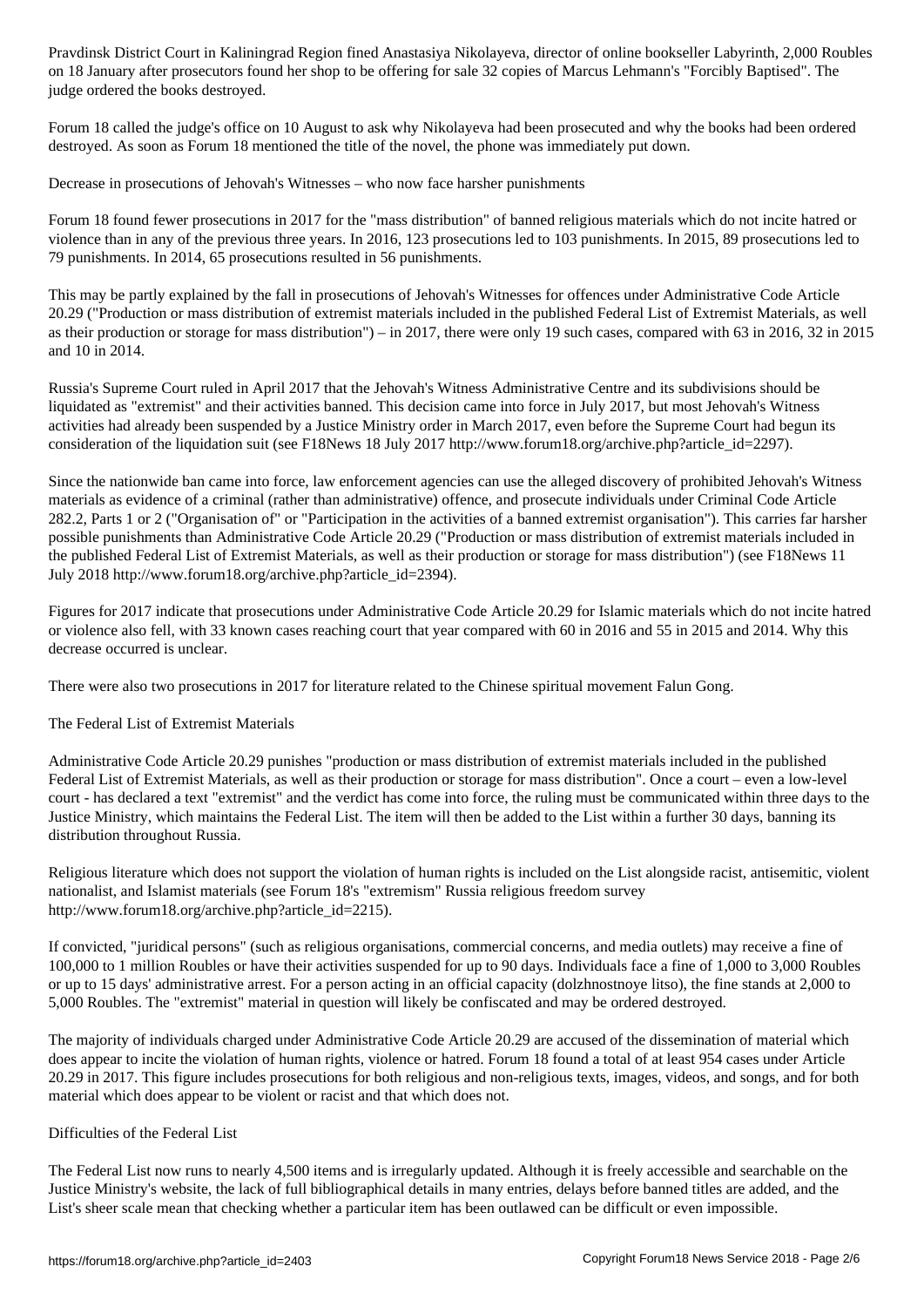Any court may take the decision to ban material at any time, without involving authors, publishers or representatives of religious communities, and the ruling may not become public for several months. The onus is therefore on individuals to keep checking the Federal List on the Justice Ministry website.

In 2017, many defendants claimed in court that they did not know a text had been ruled "extremist", and often that they had owned the item in question for several years, since before any court decision.

The removal of an item from the Federal List is rare and can be short-lived, and in recent years, new entries have appeared at an increasing rate (see Forum 18's "extremism" Russia religious freedom survey http://www.forum18.org/archive.php?article\_id=2215).

As of 1 January 2017, the List also shows when entries were added, as well as when they were ruled "extremist".

It is evident from several cases found by Forum 18 that people in charge of places of worship and other public or semi-public spaces are held responsible for the actions of others as well as their own. If a visitor leaves a banned item behind (whether knowingly or not, perhaps even before the material was banned), the organisation or its leader may suffer.

On 13 December 2017, Andrei Lyulyukin, owner of the Mystery hostel in Nizhny Novgorod, was fined 2,000 Roubles at the city's Kanavinsky District Court. Police had found a copy of the banned Jehovah's Witness text "What does the Bible really teach?" in the bookcase which served as the hostel's library, where guests could take or leave books as they wished.

When Forum 18 called the regional press service of Nizhny Novgorod police on 10 August to discuss the case, a spokeswoman said all questions should be sent by email. Forum 18 wrote to ask why Lyulyukin had been prosecuted when the book could have belonged to any hostel guest. Major Irina Ustinova, head of the press service, replied on 13 August that she could not answer this question, as Forum 18 does not "belong to the category of entities which have the right to become acquainted with the materials of administrative investigations".

S. Sysoyev, the Protestant director of a drug and alcohol rehabilitation centre in Samara, was nevertheless acquitted in a similar case. A police search of the centre found the Jehovah's Witness book "Worship the only true God" on a table in the hall, but the judge at Volzhsky District Court decided on 22 February 2017 that Sysoyev could not be held legally responsible, as the centre was not a registered legal entity.

Village librarian Elvira Zagidullina, however, was fined an unknown amount by Karmaskaly Inter-district Court in the Republic of Bashkortostan after a prosecutor's office inspection of her library uncovered two Jehovah's Witness books (titles redacted in the court verdict), which had been donated years before.

Despite the term "mass distribution" in Administrative Code Article 20.29, prosecutors often bring charges even if only one copy of a text is discovered. Such cases usually result in conviction, with a few exceptions; there appear to be no explicit guidelines for sentencing in such cases.

There were only two instances of acquittals on this basis in 2017. Sochi's Central District Court acquitted Jehovah's Witness L. Charskaya of the "mass distribution" of "What does the Bible really teach?", a single copy of which she had given to an acquaintance. The judge concluded that Charskaya's actions were of a "one-off nature" and therefore did not constitute an offence.

Salavatsky Inter-district Court fined R. Rakhmangulov 1,000 Roubles on 21 June 2017 after FSB officers found a single copy of Said al-Qahtani's "Fortress of a Muslim" in his home. He was later acquitted on appeal, however, on the explicit grounds that possession of a single copy for personal use did not constitute "mass distribution". The book was still ordered to be destroyed.

# "Extremist material"?

The case of "Fortress of a Muslim" illustrates how one ban on a popular work can take on a life of its own, leading to further bans on different editions and resulting in the conviction and punishment of dozens of people, even after a court has decided that the book is not "extremist".

Said bin Ali bin Waqf al-Qahtani's "Fortress of a Muslim" is an exhaustive collection of prayers and greetings for various situations (such as "What to say when entering the home", "Invocations for visiting the sick", and "Invocations for travelling"). In 2017, it was the basis of 17 prosecutions in various editions – this is more than half of the prosecutions for Islamic literature and the highest number of prosecutions for any individual work.

The book currently appears in four entries on the Federal List of Extremist Materials. These include: two editions or imprints identified only by their numbers of pages, banned by Ussuriysk District Court, Primorye, on 31 July 2014; the 2006 Ezhayev edition and the 2009 and 2010 imprints of the 3rd edition published by Umma, all banned by Kurgan City Court on 16 February 2015; an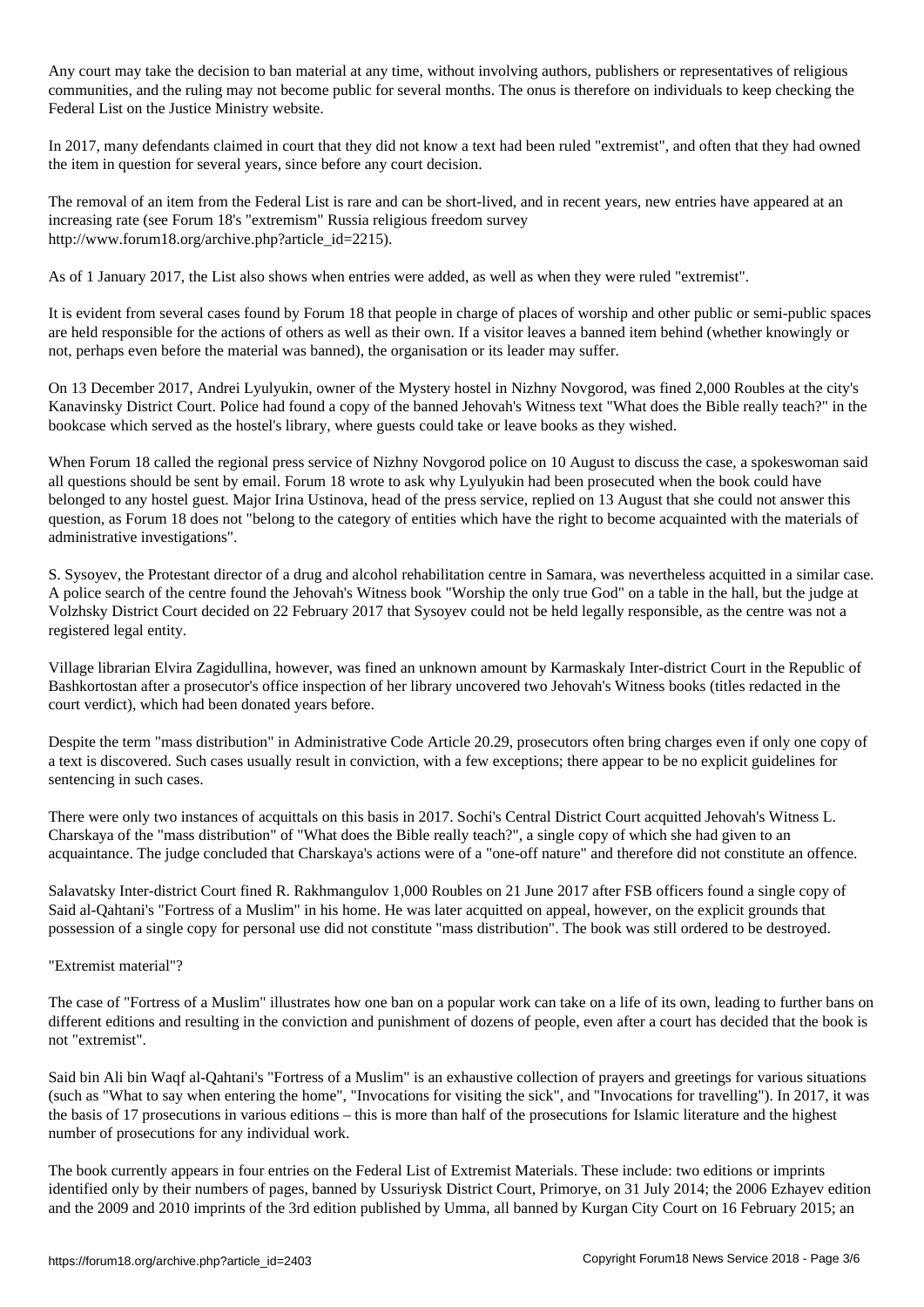the 3rd edition published by Umma, banned by Soviet District Court, Ulan-Ude, on 22 August 2016.

"Fortress of a Muslim" was originally banned in three separate editions on 21 March 2012 by Lenin District Court, Orenburg. These editions (the 5th corrected and extended (publisher and publication date unspecified); the 5th corrected and extended, Said bin Abdulaziz Al-Ibrahim Philanthropic Fund, Kazan, 2001; and the 2007 Umma edition) were among 68 Islamic texts outlawed in a single 20-minute hearing.

After several publishers and authors appealed, these titles were re-examined and fifty of them (including "Fortress of a Muslim") were declared by Orenburg Regional Court on 25 May 2015 not to be "extremist". They were removed from the Federal List in mid-July 2015 (see F18News 27 July 2015 http://www.forum18.org/archive.php?article\_id=2084).

Because the original Lenin District Court ruling only became public in June 2012, it entered legal force before any appeals could be submitted (although Orenburg Regional Court later accepted five appeals). Many Muslim communities, booksellers, and ordinary believers were therefore prosecuted in the interim, and prosecutors used the Orenburg ban as grounds for seeking the prohibition of other editions of the 68 works, most frequently "Fortress of a Muslim", which as a popular and wide-ranging prayer book has appeared in multiple Russian translations issued by different publishers.

Despite the lifting of the initial ban on "Fortress of a Muslim", none of the subsequent bans has been overturned, and people continue to be charged under Administrative Code Article 20.29 ("Production or mass distribution of extremist materials included in the published Federal List of Extremist Materials, as well as their production or storage for mass distribution") if suspected of "mass distribution" of any edition other than those reprieved in Orenburg.

In 2017, a judge at Yakutsk City Court in the Sakha Republic acquitted A. Elderov on the grounds that he had been found in possession of the 2007 Umma edition, which has been removed from the Federal List. The judge ordered the book to be returned to its owner.

### Consequences

Punishments under Administrative Code Article 20.29 ("Production or mass distribution of extremist materials included in the published Federal List of Extremist Materials, as well as their production or storage for mass distribution") in 2017 were almost invariably fines, apart from one sentence of administrative arrest. After the FSB security service searched the bakery where he worked, Tajik citizen U. Aminov was charged with lending a copy of "Fortress of a Muslim" to two of his colleagues. Because of Aminov's poor financial position, Judge Svetlana Kobyasheva of Artyomovsky District Court (Sverdlovsk Region) ruled on 22 May 2017 that he should be detained for two days rather than fined.

The telephone at Judge Kobyasheva's office went unanswered when Forum 18 called on 10 and 13 August to clarify why Aminov had been jailed merely for possession of a book.

Despite the relatively low fines for private individuals and officials, conviction under Administrative Code Article 20.29 can have serious consequences for religious communities. Fines of 100,000 to 1 million Roubles can be crippling for a small religious organisation. The largest fine recorded by Forum 18 in 2017 was 500,000 Roubles, imposed on Kislovodsk Jehovah's Witness community on 26 January 2017.

Prosecutors also cited convictions under Article 20.29 (both of communities themselves and of their members) as grounds for the liquidation of several local Jehovah's Witness congregations between 2014 and 2016, and for the liquidation of the national-level Jehovah's Witness Administrative Centre and the banning of all Jehovah's Witness activities in 2017. Courts are also known to have banned Muslim communities on this basis, though on a much smaller scale.

# How cases begin

The majority of known Administrative Code Article 20.29 ("Production or mass distribution of extremist materials included in the published Federal List of Extremist Materials, as well as their production or storage for mass distribution") cases in 2017 arose from raids or inspections carried out by law enforcement officials, often with the aim of "checking compliance with anti-extremism legislation", according to court verdicts. In a few instances, these are allegedly triggered by a tip-off from a member of the public.

While such searches usually took place at religious communities' premises, officers of the Interior Ministry's Centre for Countering Extremism, FSB security service operatives, and prosecutor's office staff also inspected a variety of other institutions, including a library, a hostel, a bakery and a drug rehabilitation centre. 2017 also saw ten searches of people's homes; court verdicts rarely detail the specific reasons for these.

Searches of religious communities may lead to multiple prosecutions for a single alleged offence, Forum 18 notes – of the community itself (if a legal entity) and its leader. For instance, an FSB search of a Muslim prayer room in Yekaterinburg, "in order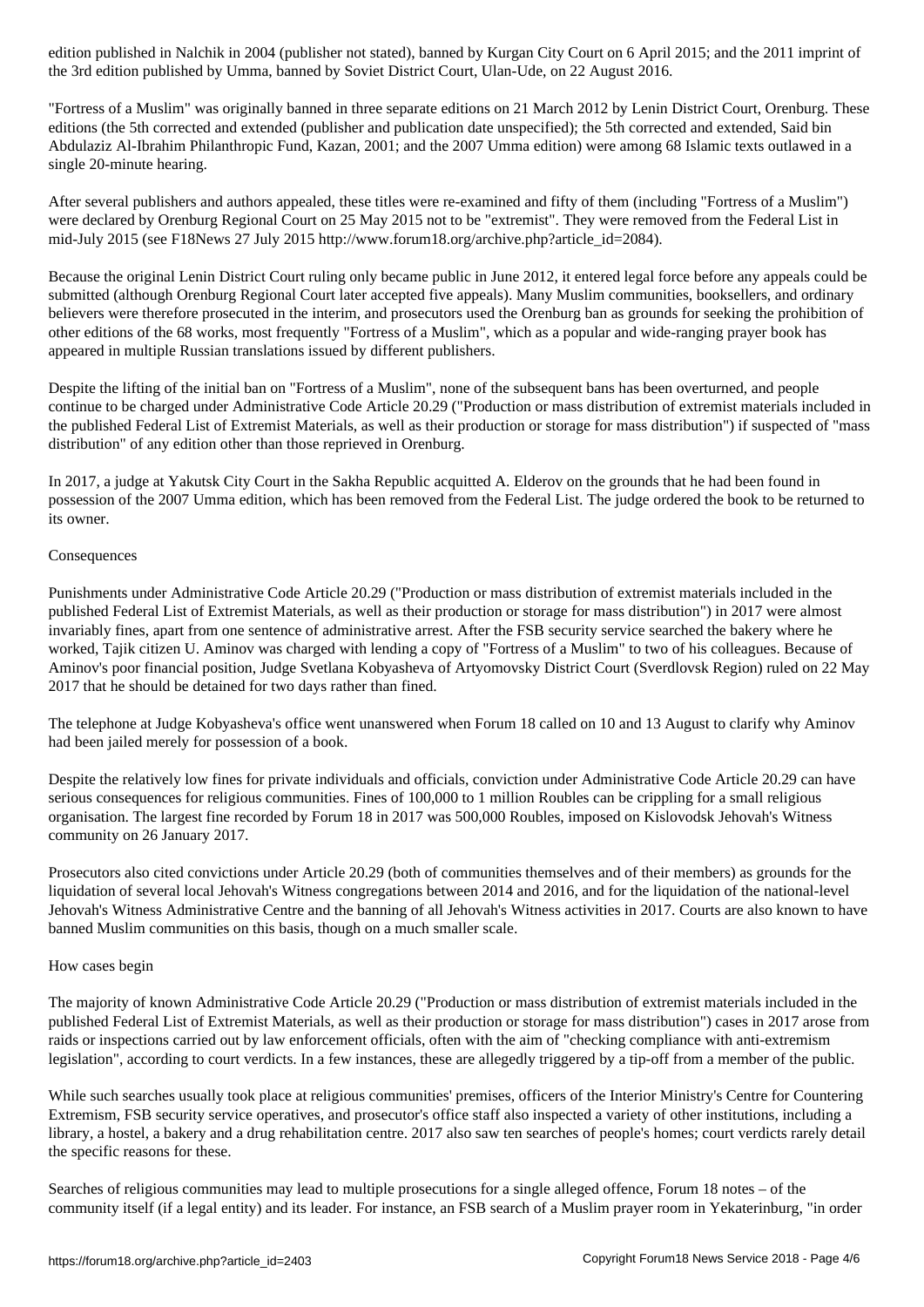on a bookshelf. Both the Spiritual Administration of Muslims of Sverdlovsk Region and its chair, Artur Mukhutdinov, were charged under Administrative Code Article 20.29 ("Production or mass distribution of extremist materials included in the published Federal List of Extremist Materials, as well as their production or storage for mass distribution") and fined 50,000 Roubles and 2,000 Roubles respectively on 4 August 2017 at the city's Railway District Court.

Forum 18 telephoned Railway District Prosecutor's Office on 13 August to ask why the possession of a single copy was considered "mass distribution" and where the information about the presence of "extremist" literature had come from. A spokeswoman said that questions would be better submitted by email. Forum 18 did this in the afternoon of the Yekaterinburg working day of 13 August.

Similarly, both the Tula Jehovah's Witness community and its chairman, Gurami Labadze, were prosecuted after a person who allegedly attended a service handed a copy of "What does the Bible really teach?" in to police after "realising [the book] was on the Federal List of Extremist Materials". Labadze received a fine of 3,000 Roubles and his community a fine of 120,000 Roubles, both at Tula's Proletarian District Court on 6 February and 31 January respectively.

In the Tula case and most other Jehovah's Witness prosecutions, defendants argued that law enforcement agents had planted the banned texts.

The origins of cases in 2017 also showed greater variety than in previous years. On 20 April 2017, Grigory Dzhumabayev was fined 1,500 Roubles at Kaluga District Court after officers of the Interior Ministry's Centre for Countering Extremism observed him leaving several Jehovah's Witness books in a free "mini-library" in the street.

Sergei Tuguzhekov voluntarily turned in to police a copy of the Falun Gong text "Chzhuan Falun", which he used for teaching at a Falun Gong school, after he realised it had been banned as "extremist". He was nevertheless charged, found guilty, and fined 2,000 Roubles by Abakan City Court on 5 June 2017.

Telephones at the Abakan police press department went unanswered when Forum 18 called on 10 and 13 August to ask why voluntary surrender of a banned book should have led to prosecution.

# No answers

No state agency has answered Forum 18's questions, originally put in October 2015, on: whether it is right that people should be prosecuted for distribution of texts which do not advocate violence, hatred, or the violation of human rights in other ways; whether such prosecutions are a sensible use of police and prosecutors' time; and why cases are initiated when only one copy of an item has been found (see Forum 18's "extremism" Russia religious freedom survey http://www.forum18.org/archive.php?article\_id=2215).

# Crimea too

The Russian authorities began similar prosecutions in Crimea soon after they annexed the territory from Ukraine in March 2014 (see Forum 18's Crimea religious freedom survey http://www.forum18.org/archive.php?article\_id=2051). (END)

For more background see Forum 18's surveys of the general state of freedom of religion and belief in Russia at http://www.forum18.org/Archive.php?article\_id=2246, and of the dramatic decline in this freedom related to Russia's Extremism Law at http://www.forum18.org/Archive.php?article\_id=2215.

A personal commentary by Alexander Verkhovsky, Director of the SOVA Center for Information and Analysis http://www.sova-center.ru, about the systemic problems of Russian anti-extremism legislation, is at F18News 19 July 2010 http://www.forum18.org/Archive.php?article\_id=1468.

A personal commentary by Irina Budkina, Editor of the http://www.samstar.ucoz.ru Old Believer website, about continuing denial of equality to Russia's religious minorities, is at F18News 26 May 2005 http://www.forum18.org/Archive.php?article\_id=570.

More reports on freedom of thought, conscience and belief in Russia can be found at http://www.forum18.org/Archive.php?query=&religion=all&country=10.

A compilation of Organisation for Security and Co-operation in Europe (OSCE) freedom of religion or belief commitments can be found at http://www.forum18.org/Archive.php?article\_id=1351.

Follow us on Twitter @Forum\_18 (http://twitter.com/forum\_18)

Follow us on Facebook @Forum18NewsService (http://www.facebook.com/Forum18NewsService)

All Forum 18 text may be referred to, quoted from, or republished in full, if Forum 18 is credited as the source.